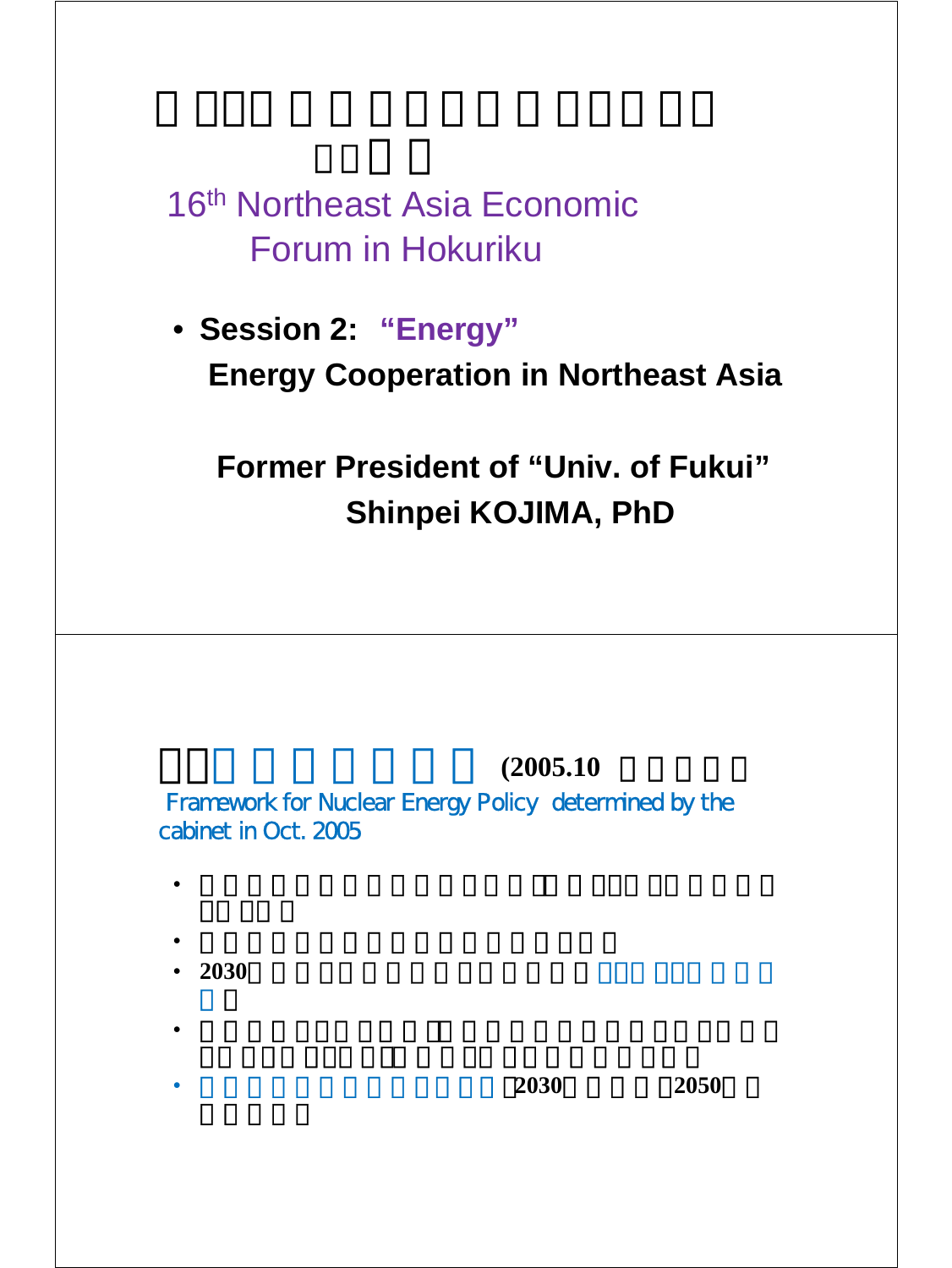### Promoting Action Plan for National Nuclear Energy Policy METI Oct. 2006

**Five basic principles** 

Unchangeable policy for a long term

National Government takes initiative

Open and fair discussions for policy

### $(2006.8$ Promoting Action Plan for National Nuclear Energy Policy (by METI Oct. 2006)

### Action plans

 $\mathbf{13}$ 

Construction of new 13 nuclear power plants

**Extend plant operation years** Promote policy for getting uranium resources

Recycling usage of uranium

実証炉は2025年に実現、商用炉は2045年に実 現をめざす Promotion of FBR , prototype in 2025, commercial type in 2045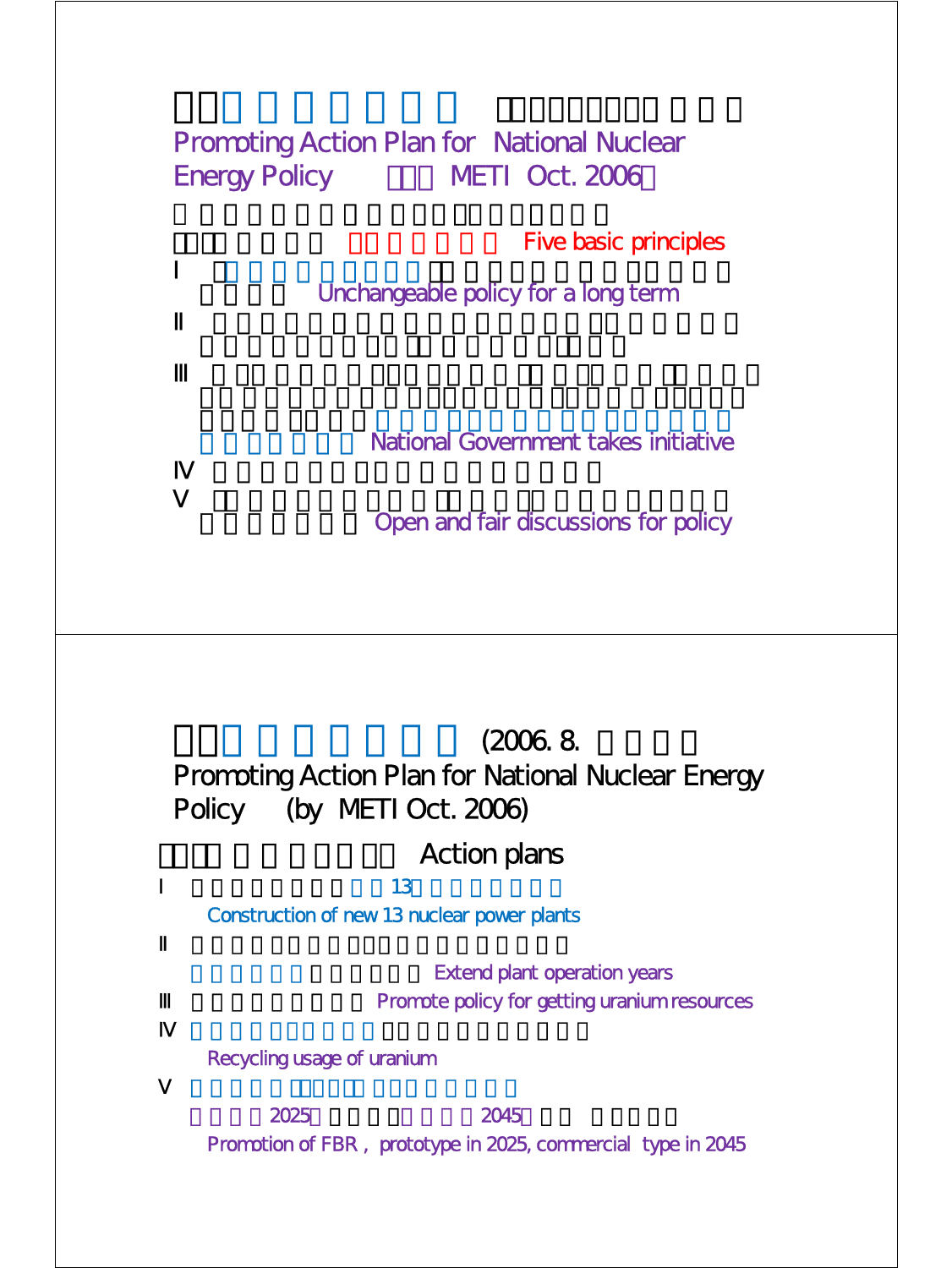#### **Basic Energy Plan**

**Energy security** Energies suitable for global environment

**4**.世界的な原子力ルネッサンスが始まった

Global renaissance of nuclear energy has started.

**30** 

USA started plans of 30 new nuclear power plants. 2020 Basic type FBR in 2020

France will replace new type of WR 2020 Basic type FBR in 2020

Sweden and Finland changed their policies.

Brics are expanding their nuclear power policy.

Vietnam, Indonesia, Thailand and other Asian countries are intending to have nuclear power plants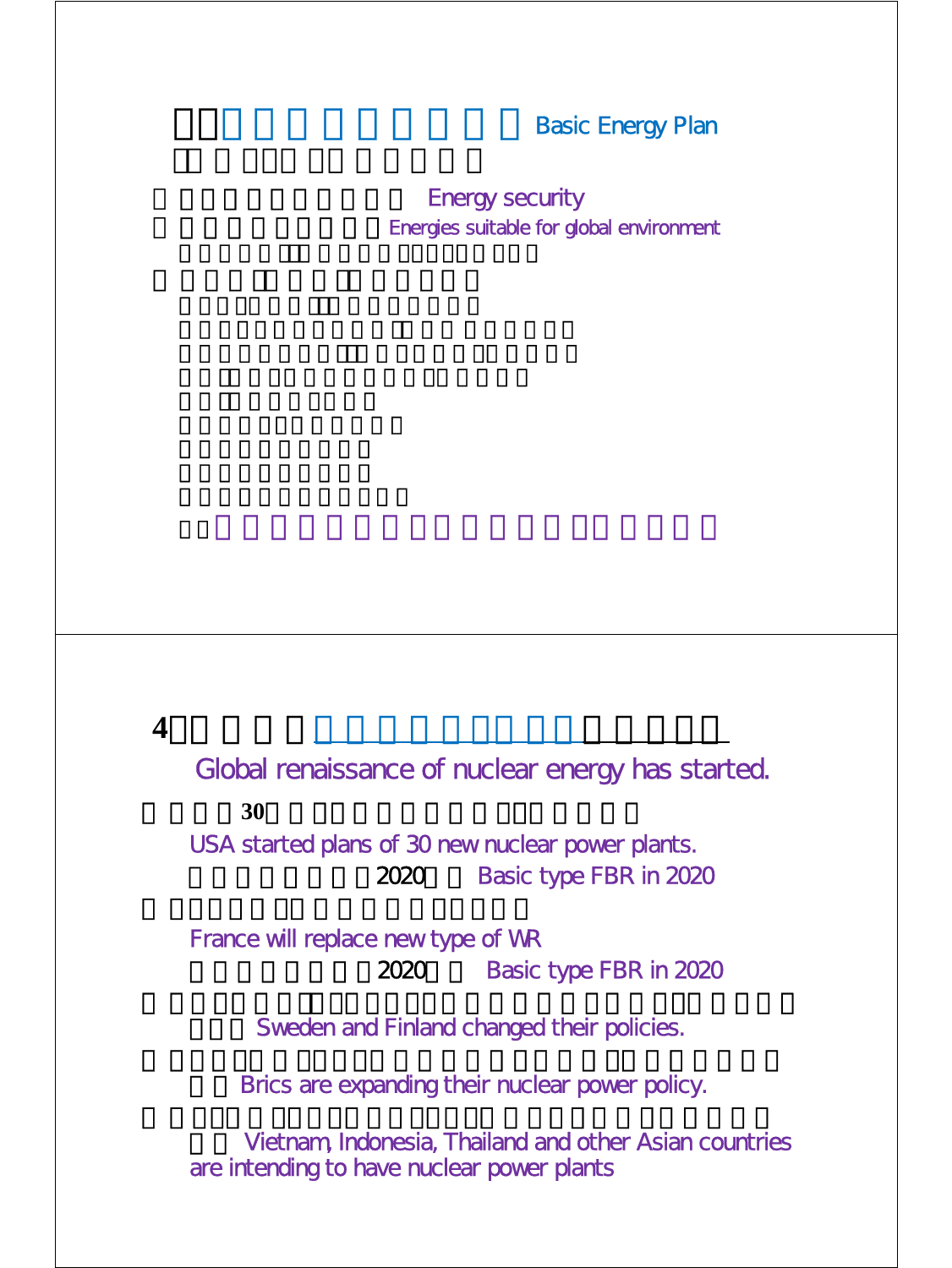

## **5**.原子力メーカーの国際再編

International reunions of N. power plant makers

- $\bullet$  Referred to the state  $\bullet$  Referred to the state  $\bullet$  $\bullet$
- **Japan and France have** high engineering techniques of making nuclear power plants **WH Toshiba and Westing House group**
- **Hitachi and General Electric group** • ニューズのコンティー コンティー コンティー コンティー コンティー コンティー
	- Mtsubishi Heavy Industries and Aleva France) group

Three groups are competing in the world.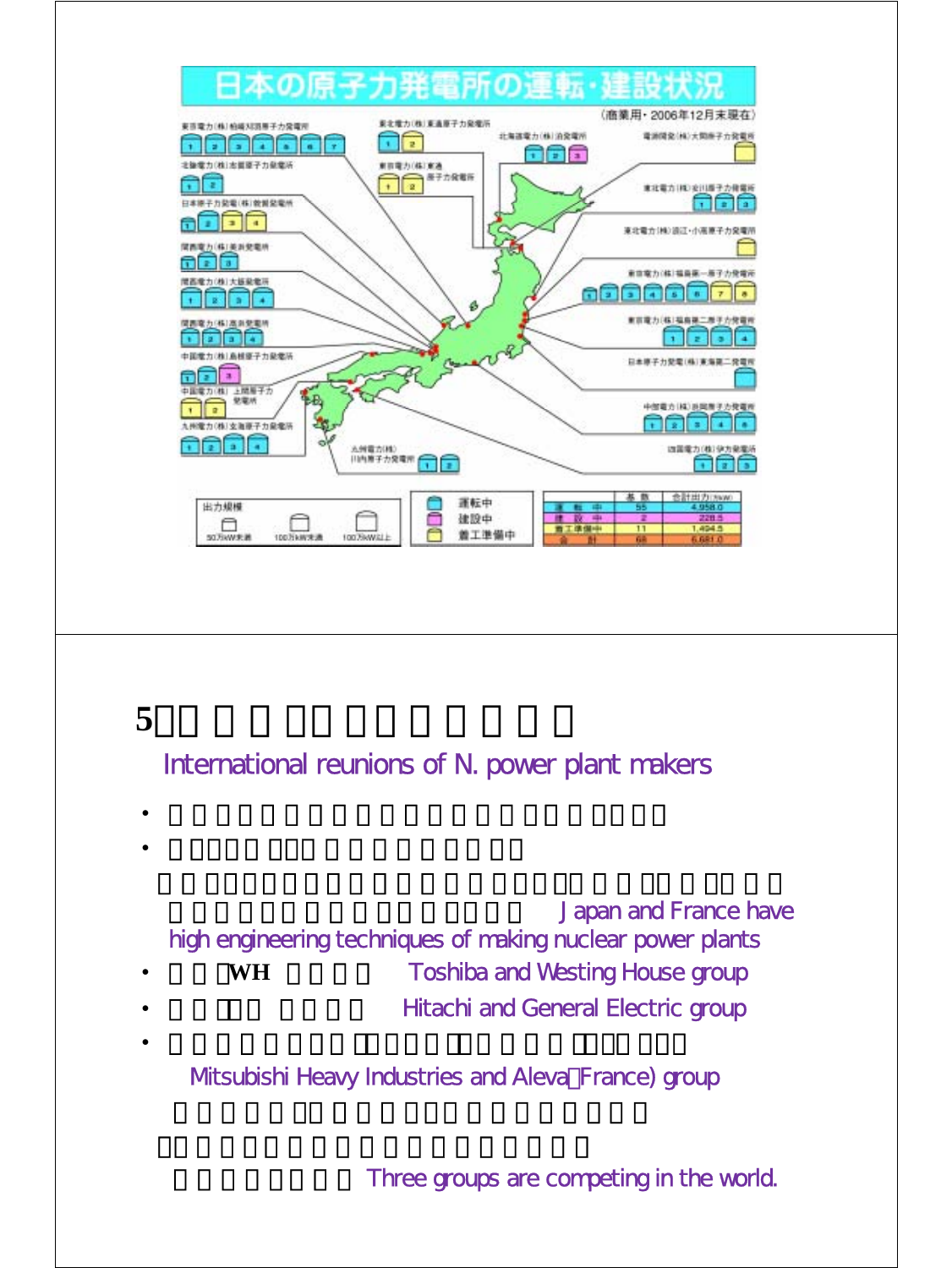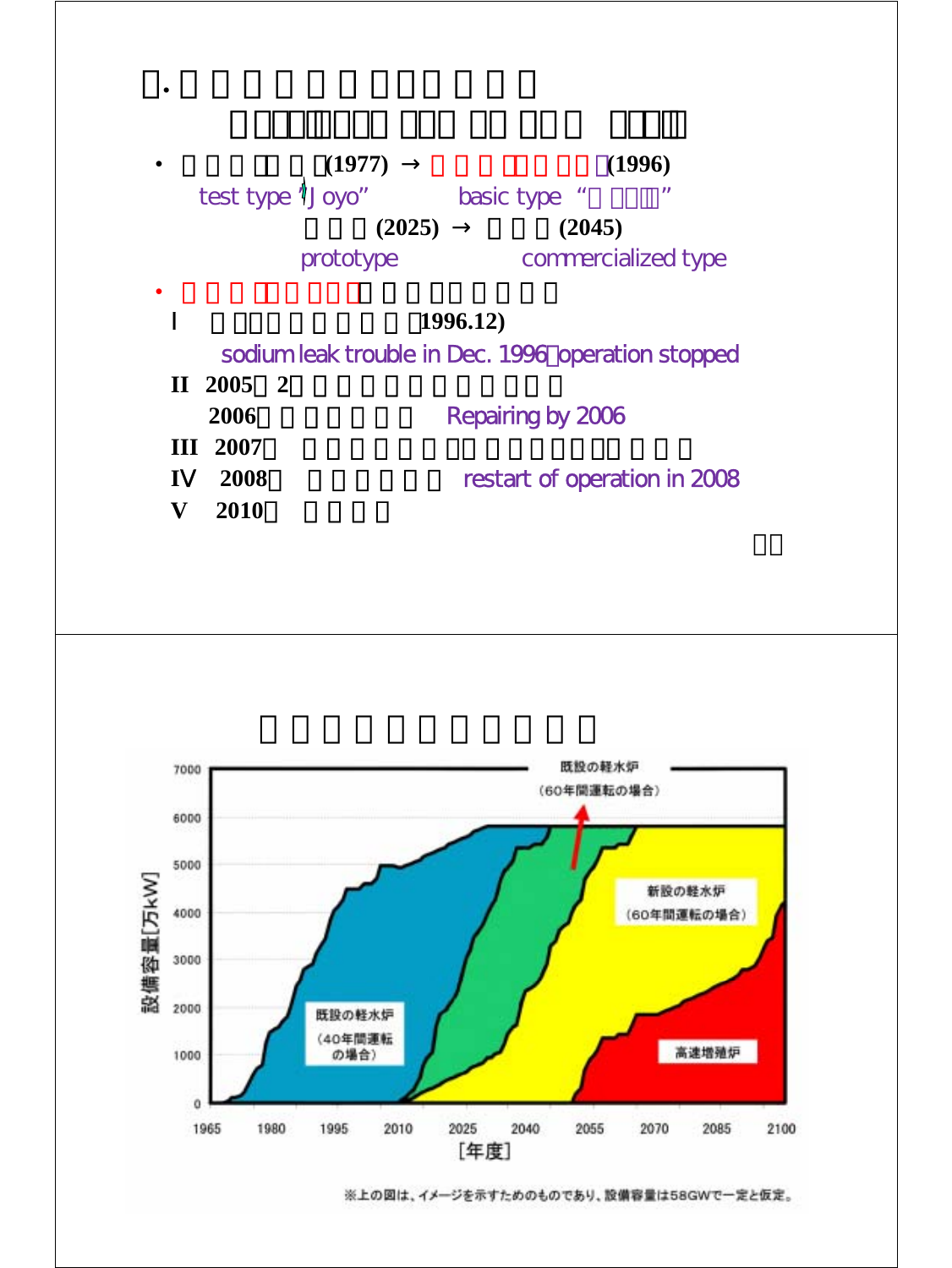Energy Research and Development Centralization Plan in Fukui

**8**.福井大学 工学研究科 大学院

Univ. of Fukui, Graduate of Engineering , "Safety Engineering of Nuclear Power and Energy"

from 2004

basic courses

FBR course from 2007 cooperated courses by nuclear power institutes

donated course by Kansai Electric Company